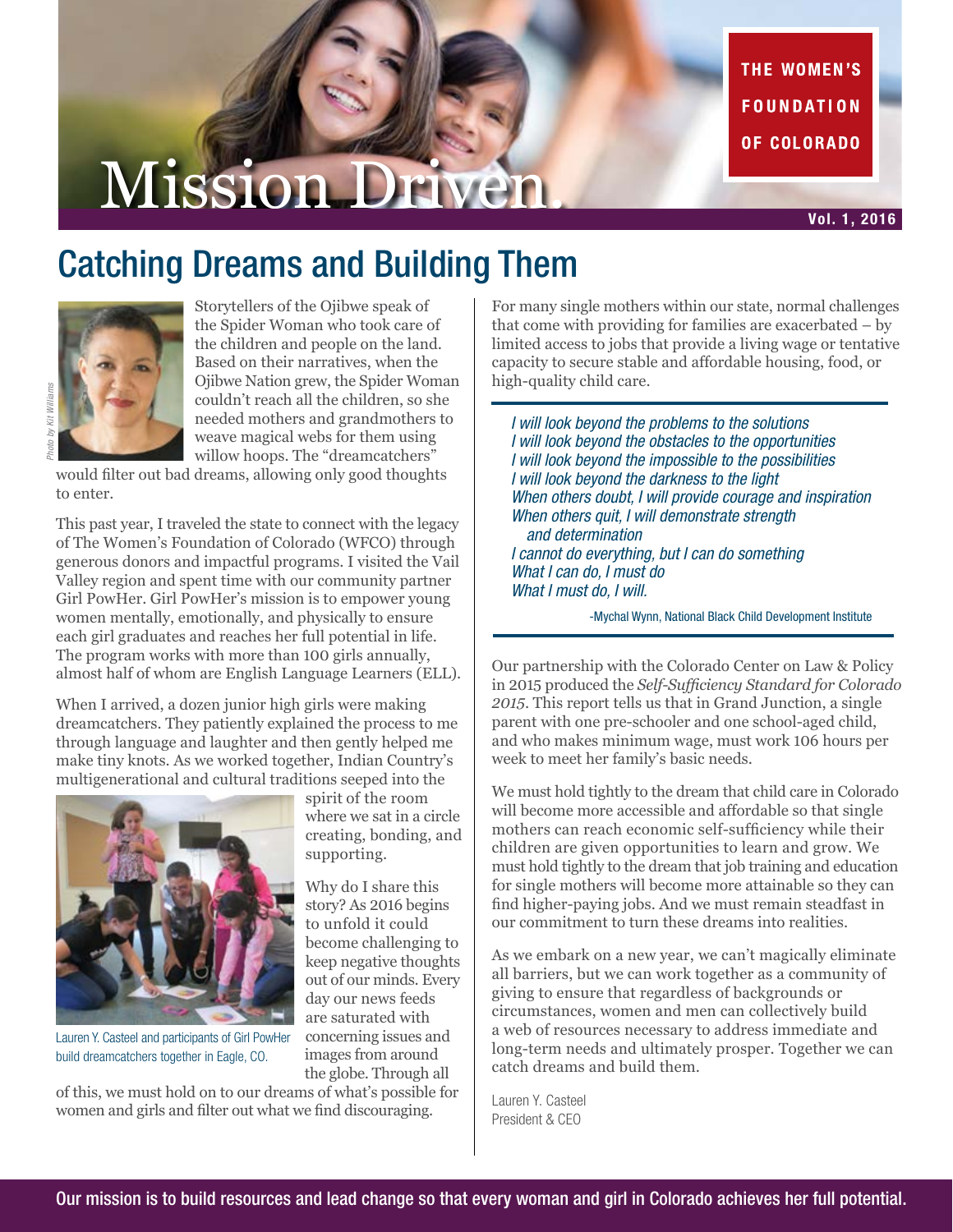## GLC Leads the Way in Colorado and Beyond

Each summer, the Girls' Leadership Council (GLC) brings together 20 diverse and talented high-school junior girls across the state to help them build leadership skills and create change for women and girls. We are inspired by updates from several GLC alumnae on the differences they are making in their own communities, in Colorado, and across the globe.

**Brigitte Nguyen** traveled to Florida for the service project Give the Kids the World.

**Ayushi Kaul** won the Rotary Club award for service and began a neuroscience internship at Colorado State University.

Crystal Perez volunteers at Garden Place Academy to help improve literacy rates among low-income elementary school students.

**Briana Makumbi** spends up to 18 hours per week teaching Sunday school, doing peer tutoring, and leading her youth ministry.

**Kiera Armintrout** donates her time to First Tee of Denver, which educates and inspires under-served youth through the game of golf.

**Naitra Ramchander** joined the board of Zonta Z, a women's empowerment club at her high school, and is spearheading an anti-bullying event for the Youth Advisory Board of Fort Collins.

**Sarah Bachar** was inspired, in part, by GLC to create equal opportunities for girls across the world. When volunteering for the nonprofit Africa School Assistance Project (ASAP) that her mother founded to build primary schools in Tanzania, Sarah became hyper-focused on increasing the secondary education graduation rate for girls, which is approximately 5 percent.



Girls in Tanzania who obtain secondary education have higher family incomes, marry later, have fewer children (and at an older age), invest in their children's education, and immunize their children more.

Sarah and her mother are developing a secondary school leadership program for Tanzanian girls, called the Kupanda Project, which

will launch this year. The 96 participants will learn about sexual health, nutrition, women's rights, and more, while pursuing job skills training. They will live on campus in order to eliminate barriers to graduation, such as unsafe journeys to school and limited access to water and electricity. The beta program will be evaluated by graduation rates in three years, and if successful, replicated at more schools.

"GLC sparked in me the motivation to make a change, taught me the skills to do so, and instilled in me a real understanding of what it truly means to make that difference in the lives of others," said Sarah.



## Patti's Post

With the appointment of a new president and CEO last year, 2015 was a year of transition for The Women's Foundation of Colorado. And 2016 is no less significant. While we continue to pursue

research and education, public policy and advocacy, and grantmaking to help women and girls reach economic self-sufficiency, we'll also develop our 2017-2021 strategic plan.

As 2016 board chair, my goal for the strategic planning process is to build upon the legacy of WFCO using best practices, timely research, feedback from diverse communities and constituents, and a shared passion for leading systemic change.

In the coming months, we'll evaluate which issues impact women and girls most deeply, which populations are most vulnerable, and where opportunities exist for advancement. We'll look at our resources and determine how to maximize their value and our stewardship. The outcome will be a clear, intentional, and aligned roadmap to our destination.

I look forward to what the future holds for WFCO and I look back on 2015 with gratitude. Thank you:

- Generous donors for enabling WFCO to invest more than \$1.2 million in community partners statewide
- President and CEO Lauren Y. Casteel for her vision, passion, and ability to connect people to our work
- Past Chair Anahita Kemp for her humor, optimism, and invaluable history with WFCO
- WFCO staff for their commitment to the mission and moving the needle for women and girls
- Christine Chin, MaryAnn Franklin, Cathy Hart, Dick Kelly, and Deb Luginbuhl for their contributions of time, talent, treasure, and testimonies as past trustees

I'd also like to welcome our newest trustees (listed below). WFCO is thrilled have your voices and diverse experiences to inform and enrich our work.

Patti Klinge Chair, Board of Trustees

## New 2016 Trustees: elcome

Susie Davis Kimberly Desmond Kami Guildner

Adrienne Mansanares Joyce A. Vigil Carol Wolf

*The GLC Class of 2016 participants will be announced in May 2016.*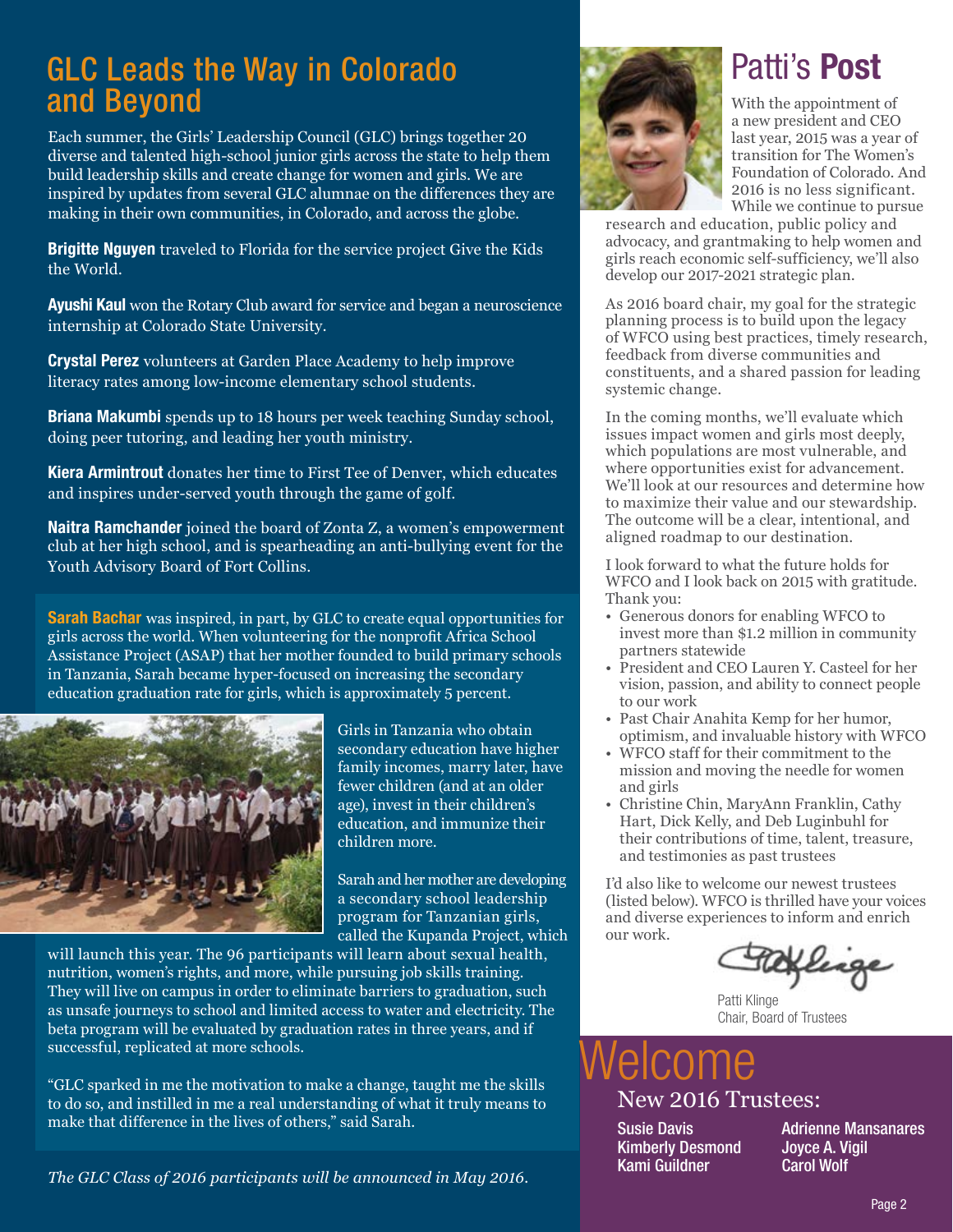# A Guide to the 2016 Colorado Legislative Session

#### Why Do We Engage in Public Policy?

Since 1987, The Women's Foundation of Colorado continues to be the only community foundation in our state dedicated to the economic self-sufficiency of women, girls, and their families. In accordance with our status as a 501(c)(3) public charity, we engage annually in non-partisan public policy to create systemic change for women and girls by monitoring legislation, sharing research, and taking positions on select bills.

#### The State of the Session

With the exception of a few bills impacting the economic status of women and girls in Colorado, the majority of bills WFCO and our partners supported in 2015 did not pass. In fact, only 53 percent of all legislation passed in 2015. *The Denver Post* named poor women one of the "losers" of the session.

We expect a challenging legislative session again in 2016 with the state facing a budget shortfall that will limit lawmakers' flexibility and create more competition for state funding. Additionally, with split control of the House and Senate, we likely will see fewer bills passed than in recent years.

#### ROOTED IN RESEARCH

**11 Example 18 Follows 11 Example 18 Followsky WIFCO invests in and uses research as a compass for establishing public policy priorities and an educational tool**  WFCO invests in and uses research as a compass for for the public and our work. We have partnered with several agencies recently to share research, including:

- *The Economic Status of Women in Colorado 2015* with the Institute for Women's Policy Research
- *The Self-Sufficiency Standard for Colorado 2015* with the Colorado Center on Law & Policy
- *The Affordability of Child Care in Colorado* with the Colorado Children's Campaign and Qualistar Colorado

The research reinforced that single mothers face hurdles in meeting the basic needs of their families.



with children under 18 live in poverty.

In fact, according to *The Economic Status of Women in Colorado 2015*, more than one-third of households headed by single mothers in Colorado live in poverty. We use data such as these to steer our advocacy efforts and help us determine the legislation we support.

#### PASSING THE TEST

**2**<br> **1**<br> **1**<br> **1**<br> **1**<br> **1**<br> **1**<br> **1** When considering supporting legislation, we ask if it:

- Addresses root causes of poverty and promotes self-sufficiency
- Promotes pay equity and civil rights
- Expands access to work supports
- Expands access to training and education
- Improves the nonprofit sector

### TAKING A STAND FOR WOMEN & GIRLS

**3**<br>**3 12 TAKING A STAND FOR WOMEN & GIRLS**<br>Once it is determined that a bill meets our criteria<br>for support, we act. We have elected to support legislation Once it is determined that a bill meets our criteria to address the Cliff Effect by eliminating the 10-county limit in the Cliff Effect Pilot Program, improve access to CCCAP for teen parents and survivors of domestic violence, and establish a task force to evaluate the best way for state agencies to address child care needs for low-income parents as they pursue education and training.

Additionally, WFCO has elected to support legislation that will strengthen the nonprofit sector by incentivizing contributions to endowment and institutional funds, which ensure sustainability and longevity of nonprofit organizations.

WFCO also will back a line item in the Governor's budget to support continued access to long-acting reversible contraception through the family planning program. Women who can plan their pregnancies have a better chance for greater career stability and earning potential, thus creating greater economic stability for themselves and their families. The Governor's budget will be submitted to the Joint Budget Committee for approval.

The Women's Foundation elects to submit a 501(h) form to declare our activities related to lobbying to ensure that we are within IRS guidelines.

*WFCO would like to acknowledge the continued support of The Chambers Fund at The Women's Foundation of Colorado, WomenGive, and all of our public policy partners. Their commitment to our work enables us to continue our long-term goal of creating systemic change.*

Please check our website throughout the legislative session for updates, new legislation we're supporting, and to read our research. www.wfco.org.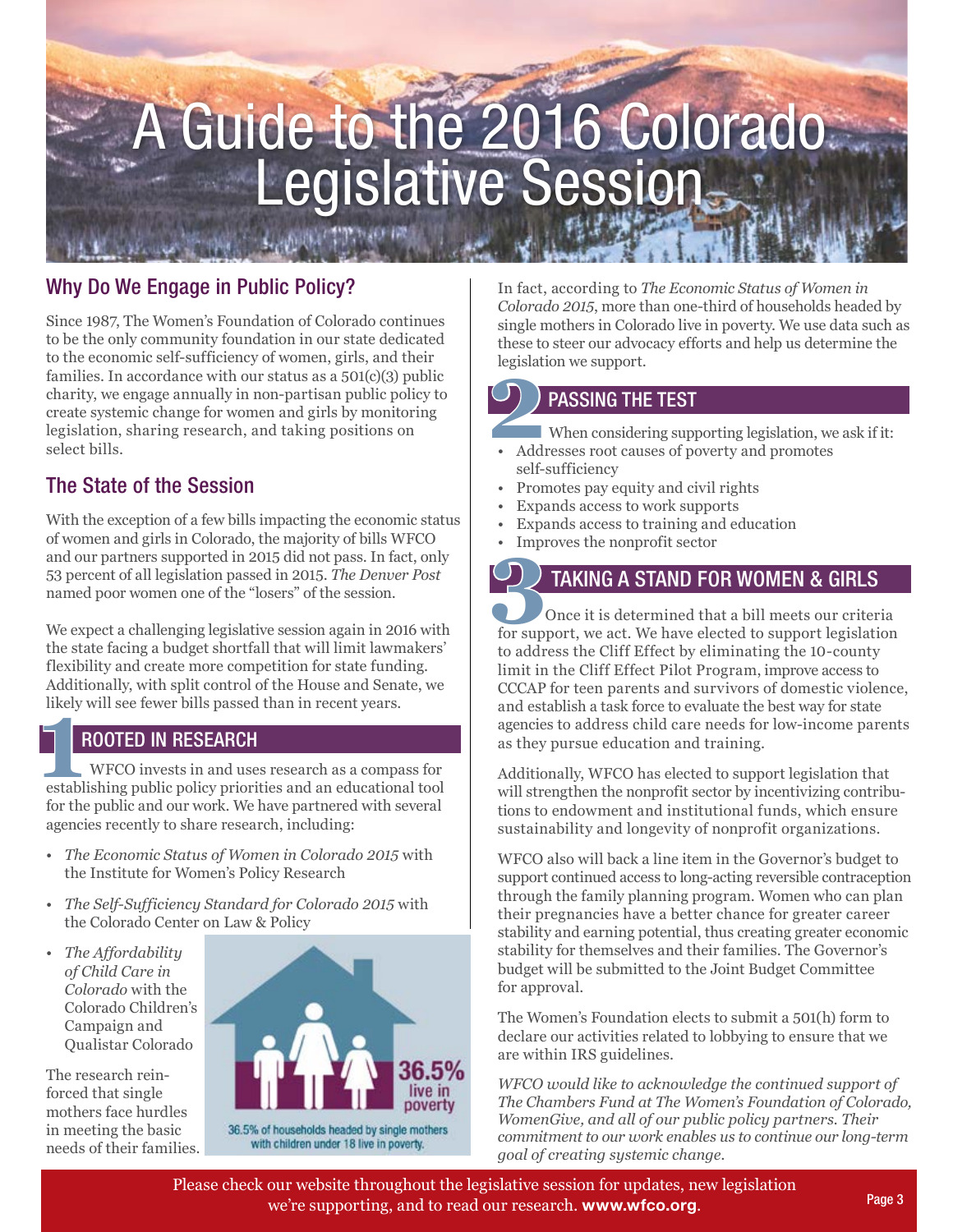## Announcing Our Q4 2015 Grantees

Thanks to generous donors, in the fourth quarter WFCO granted \$802,200 to community partners that support work in our impact areas. Through these community grants and grants from donor-advised, group-advised, and legacy funds, WFCO invested more than \$1.2 million in community partners statewide last year.

#### Girls Graduate Initiative

- Boys & Girls Clubs of Pueblo County
- Bright Future Foundation
- Colorado Youth for a Change
- Denver Kids, Inc.
- Florence Crittenton Services
- Full Circle of Lake County
- New Legacy Charter School
- Passage Charter School
- Red Ribbon Project
- Soccer Without Borders
- The Cycle Effect
- The Youth Foundation
- Victim Offender Reconciliation Program of Denver
- Women's Resource Agency
- YWCA of Boulder County

#### Single Moms Succeed

- Aims Community College
- Center for Work Education & Employment
- Colorado Mountain College Rifle
- Community Partnership for Child Development
- Durango Education Center
- Emergency Family Assistance Association
- Partners in Housing
- Project Self-Sufficiency
- Warren Village

#### **STEM**

- Colorado Education Initiative
- Community College of Denver
- Girls Inc. of Metro Denver
- Open World Learning
- Walking Mountains Science Center

#### Public Policy

- Colorado Center on Law & Policy
- Colorado Children's Campaign
- Colorado Fiscal Institute
- Colorado Succeeds
- The Bell Policy Center
- 9to5 Colorado

## Boosting Self-Sufficiency from Larimer to La Plata Counties

Melanie sought the help of **Larimer County's Project Self-Sufficiency** in 2009 so she could pursue her dream of becoming a nurse. Her attempts to go back to school had been met with obstacles, such as not being able to afford child care.

Project Self-Sufficiency, a longtime WFCO grantee, augments case management with innovative resources and partnerships that remove barriers to education and



Shanna, a single mom of two, is earning her GED with the help of Durango Education Center's BOOST program.

employment for single parents. The organization partnered with Melanie to help her accomplish her educational and career goals. She received help with child care, education, and living expenses, which allowed her to focus on the demands of school. Today, Melanie has her bachelor's degree in nursing and is economically self-sufficient.

Now, single moms like Melanie will be able to pursue their dreams in La Plata County, too. A generous donor asked Project Self-Sufficiency to find a way to replicate its success in Durango. So it connected with the **Durango Education Center (DEC)**, which works to fill educational gaps by equipping adults, children and families with the skills and knowledge necessary for 21st century careers, post-secondary education, and social and economic mobility.

After many meetings, tours, and inspired learning between the two organizations, DEC launched its BOOST program in July 2015 and WFCO awarded a grant to DEC in December 2015.

"The Women's Foundation of Colorado invests in what works for women and girls, which is why we've supported Project Self-Sufficiency's effective programming for many years," said Louise Myrland, WFCO vice president of community initiatives and investments. "With expert guidance from Project Self-Sufficiency and DEC's commitment to applying research-based best practices locally, we are confident BOOST will improve economic opportunities for single mothers in Southwest Colorado."

BOOST features a full-time career advisor who works with single parents to obtain their education and may expand to provide resources such as housing in coming years. DEC Executive Director Teresa Malone confirms that Project Self-Sufficiency continues to be a valuable resource as the program grows.

The Women's Foundation of Colorado's Statewide Footprint Locations of 2015 Grantees by County

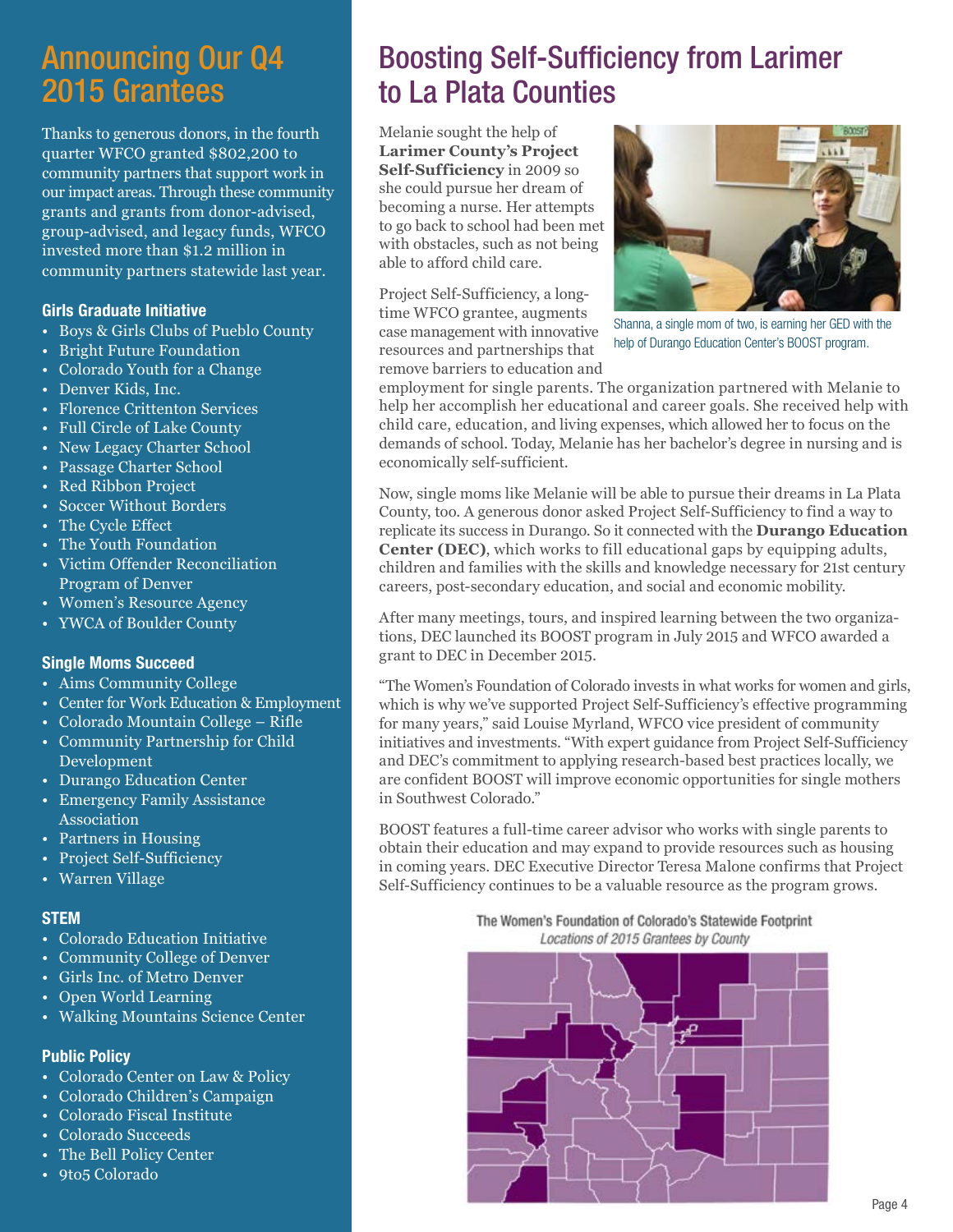# Good News &Thank Yous!

Several WFCO supporters released books in 2015: Trustee Natalie Lynn Rekstad, with her daughter Sophie, wrote "The Adventures of Anonymouse." Honorary Trustee Kelly Condon authored a children's book, "I Love You… Unconditionally." And, Honorary Trustee and former WFCO President & CEO Gretchen Gagel wrote "8 Steps to Being a Great Working Mom."

WFCO was pleased to sponsor Impact Investing With A Gender Lens, an educational event in November 2015, with Beyond our Borders and Capital Sisters.

Zayo Group, a STEM Coalition member, received the Corporate Citizenship Award from Colorado Gov. John Hickenlooper. Thank you for your commitment to Colorado communities!

Trustee Dolores Atencio will receive the Colorado Hispanic Bar Association's Lifetime Achievement Award, which is presented annually to an attorney over 55 who has made significant contributions to the Hispanic community.

Beyond Our Borders member Patricia Foley Hinnen has been awarded the Global Purpose Prize for Financial Inclusion by Encore.org for her longstanding work to promote economic justice for women.

Empowerment Council member Gillian Bidgood was awarded the 2015 Denver Bar Association's Young Lawyer of the Year in 2015.

Judith and Joe Wagner, longtime supporters of The Women's Foundation of Colorado, were honored together as Outstanding Philanthropist on National Philanthropy Day in November 2015. Honorary Trustee Mary Sissel received the Outstanding Volunteer Fundraiser award.

Honorary Trustees Anna Jo Haynes, Sister Lydia Peña, and Judith Wagner have been announced as inductees into the Colorado Women's Hall of Fame in 2016.

Longtime WFCO community partner the Bell Policy Center has announced its president, Wade Buchanan, WFCO honorary trustee, is stepping down after 15 years at the helm. Thank you for your service, Wade!

*To report good news about WFCO supporters, please email Lisa Christie, director of communications, at lisac@wfco.org.* 

## An Unexpected Philanthropist

When you hear the word philanthropist, who comes to mind? Oprah? Melinda Gates? We hear their names a lot, but as we explore in the Girls' Leadership Council, philanthropists aren't always who you expect.



Lee Chong Hurley is one such philanthropist. Born in Korea in 1947, Lee grew up with very little. When she was a toddler, her mother brought Lee and her siblings to New York to find their G.I. father, but the search led nowhere and Lee's mother had to leave her at a convent. She was raised there where she learned to cook and clean.

Lee never received a formal education and housekeeping became her trade. In her 20s, Lee moved west to Vail after a difficult marriage. She couldn't read, but with the help of friends, Lee started a housekeeping business. While

running her business, Lee made a comfortable, mostly solitary, life in Vail.

Lee continued housekeeping for more than 40 years until a long struggle with rheumatoid arthritis forced her to stop working. In 2015, she was still living in her beloved, small townhouse in Vail when she fell in a parking lot. She was hospitalized, but compounding health issues ensued and she declined rapidly over several months. Her neighbor, Pastor Ethan Moore, and his family, had become well acquainted with Lee because their son carried Lee's groceries for her. Pastor Moore's wife, Lisa, was at the hospital with Lee the night before her passing, but when he arrived the next morning, she had just passed.

Lee had a difficult life, and when she left this world, she left behind no family and just a few friends. Her will directed that any remaining value of her small estate would go to help women and girls who were less fortunate than she had been, but the executors of her will had also passed away. So Pastor Moore petitioned the court to take over as executor to ensure her last wishes were respected. With assistance from a friend of Lee's, Pastor Moore learned about

The Women's Foundation of Colorado, and designated \$12,000 from Lee's remaining estate to help women and girls reach economic self-sufficiency.

We at The Women's Foundation admire Lee's tenacity, spirit, and altruistic intention of leaving the world a better place for others. Her gift to WFCO will make a perpetual impact on women and girls in Colorado.

Planned giving enables individuals who feel passionately about the success of women and girls to create a powerful legacy. A \$1 million gift received 15 years ago has funded more than \$845,000 in grants while the original gift has nearly tripled. A chari-

The IRA charitable rollover is now permanent. Taxpayers aged 70 ½ and older can make up to \$100,000 in tax-exempt distributions to charity from an IRA each year. For more information, please contact Lynda Ricketson, WFCO vice president of philanthropy, at lyndar@wfco.org or 303-285-2966.

table bequest in your will is a simple way to support WFCO beyond your lifetime and to alert your family about your wishes. Donors may also name WFCO as the beneficiary of real property, marketable securities, qualified retirement plans, IRA accounts, and life insurance policies.

*If you have left WFCO in your will, or would like information about our planned giving options, please contact Renee Ferrufino, major gifts officer, at reneef@wfco.org.*